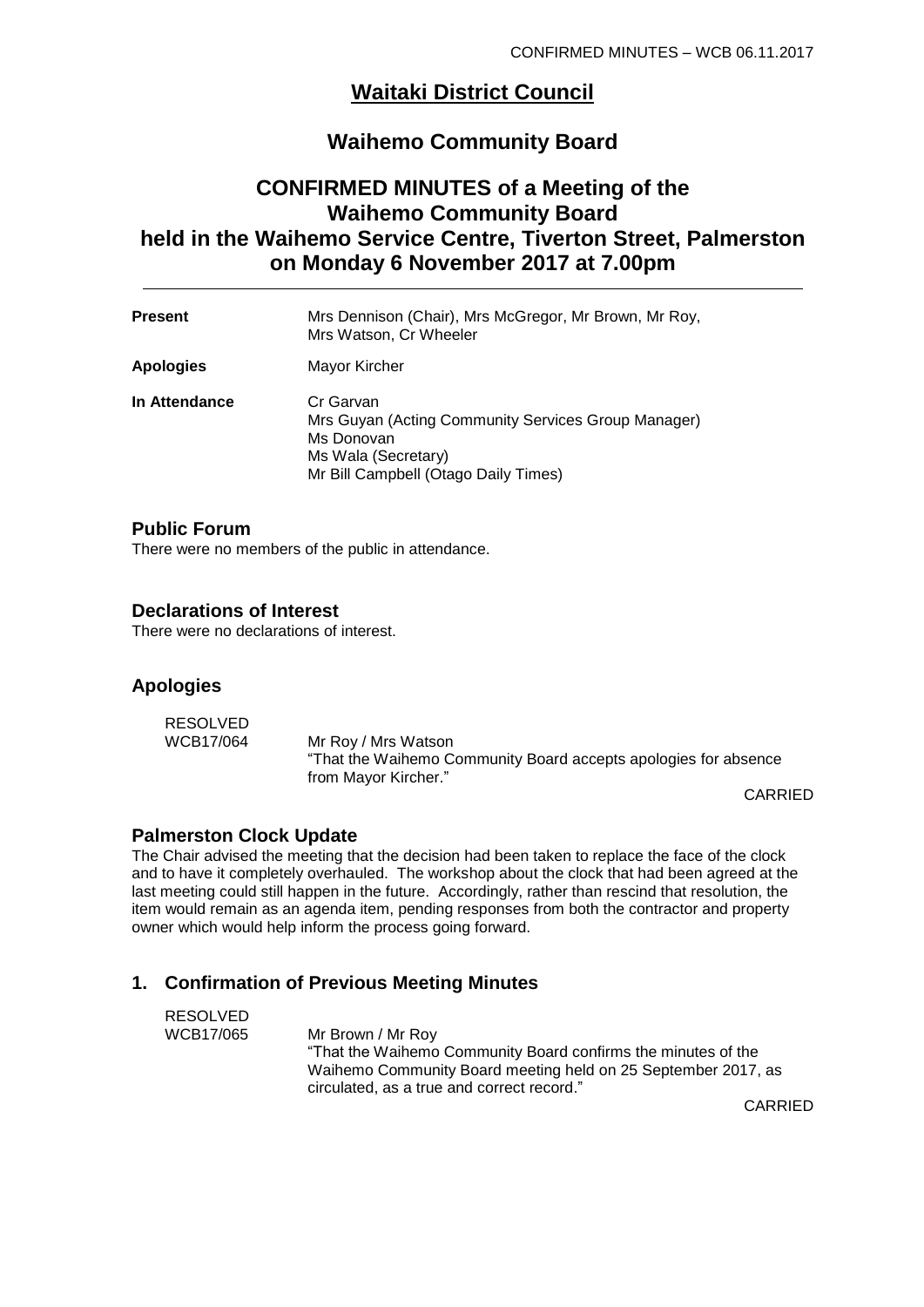## **2. Building Consents Issued in Waihemo Ward for the Month of September 2017**

A memorandum had been circulated to provide the Community Board members with a list of building consents issued in Waihemo Ward for the month of September 2017.

RESOLVED Mr Brown / Mrs Dennison "That the Waihemo Community Board receives the information."

CARRIED

## **3. Assets Update**

A memorandum had been circulated to update the Board on issues, operations and projects managed by the Assets Group, occurring within the Waihemo Ward since the last Board meeting.

RESOLVED<br>WCB17/067

Mr Roy / Mr Brown "That the Waihemo Community Board receives the information."

CARRIED

## **4. Recreation Update**

A memorandum had been circulated to update the Waihemo Community Board on routine work, maintenance issues and progress on minor projects for the period 14 September to 24 October 2017.

RESOLVED WCB17/068 Mrs McGregor / Mrs Watson "That the Waihemo Community Board receives the information."

CARRIED

## **5. Hampden Onsite Wastewater Management Systems Inspection and Cleaning**

A memorandum had been circulated to update the Waihemo Community Board on the status of Hampden OWMS cleaning and inspection programme.

RESOLVED<br>WCB17/069

Mr Roy / Mrs Watson "That the Waihemo Community Board receives the information."

CARRIED

## **6. Palmerston Water Reticulation Renewal Design**

A memorandum had been circulated to update the Waihemo Community Board on the status of the options report for the Palmerston Water Reticulation Renewal design work.

RESOLVED<br>WCB17/070 Mrs McGregor / Cr Wheeler "That the Waihemo Community Board receives the information."

CARRIED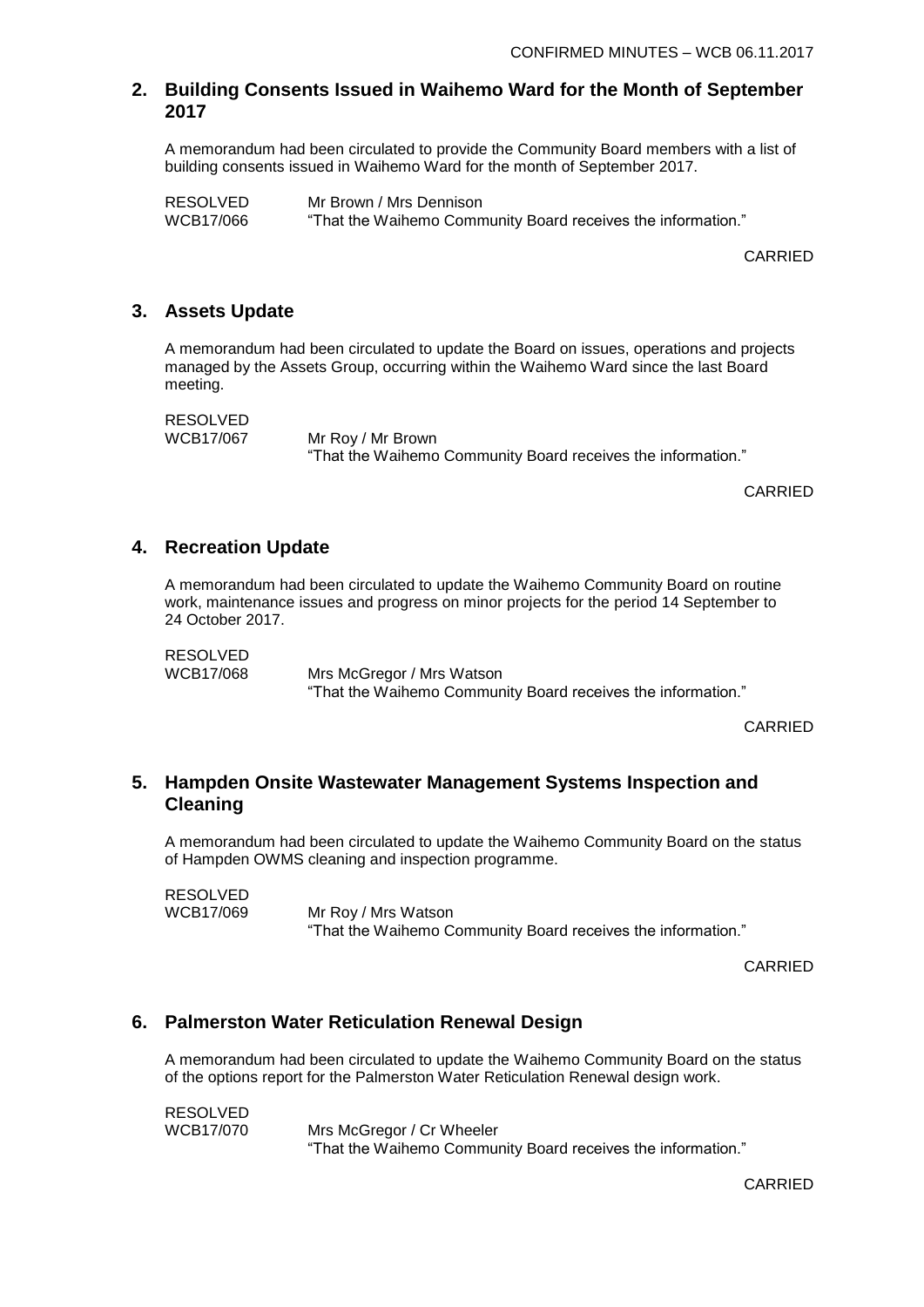## **7. Chairperson's Report**

The Chairperson's report, as circulated, was taken as read. The Chair also noted that the East Otago Field Days had been an enormous success for the community, and had attracted over 4000 visitors. She extended her heartfelt thanks to the Field Day Committee who had helped make the day so successful.

```
RESOLVED<br>WCB17/071
```
Mrs Dennison / Mrs McGregor "That the Waihemo Community Board receives the Chairperson's report."

CARRIED

## **8. Community Board Members' and Councillor's Reports (verbal)**

#### **Heather McGregor:**

- 29 September Ward Tour, visiting Macreas, Dunback, Hampden, Moeraki and Palmerston communities
- 2 October Hampden Streetscape meeting
- 12 October Otago Regional Council meeting re the Shag River Project at Dunback
- 19 October Palmerston Field Days
- 20 October Hampden Amenity Rate Project meeting with Ting Ge
- 30 October Palmerston Amenity Rate workshop with Ting Ge
- Also attended other community meetings and events during the last six weeks
- Assisted Puketapu Radio with its Quiz Night, which raised over \$2000.

#### **Carol Watson:**

 29 September – Waihemo community Board Tour of Macraes Domain, Dunback, Hampden, Moeraki and Palmerston.

#### **Paul Roy:**

- Have been working with Mark Renalson to source gravel supplies
- Macraes Road needs urgent fixing; the mine has already been asked to attend to it.
- Broom and gorse are currently in flower. The plants have not died off completely, but you can see where they have been sprayed.
- There is a very large hole in the Macraes-Middlemarch road in the gravel.

#### **ACTION POINT: Mr Roy to take photographs of the gorse/broom and the hole in the road and to lodge a CRM with the Council.**

#### **Ken Brown:**

- Congratulations to the organisers of the Field days
- Look forward to Ting Ge's Amenity Rate project report
- Rubbish bags were being discontinued, and only wheelie bins will be available, at a 40% increase in cost – quite a lot. Bins are harder to take up the driveway for some of the elderly. There is also a concern that this will lead to an increase in fly dumping.

In response to Mr Brown's third bulletpoint, Ms Donovan advised that it was an issue for the private waste management company (which was responsible for the wheelie bin service) rather than Council. She undertook to pass on Mr Brown's comments to the company so that they could look at options to improve customer service, including through providing smaller bins or maybe collecting bins for some elderly customers.

#### **Community Councillor Jan Wheeler:**

- 29 September Waihemo Community Board tour of Macraes domain, Dunback, Hampden, Moeraki and Palmerston.
- 2 October Hampden Hall Meeting of Waihemo Community Board with community. Items discussed included Hampden streetscape plan for tree planting ideas, and the report on NZTA traffic-calming methods on SH1. English trees and flowering and fruit trees were put forward as plant options.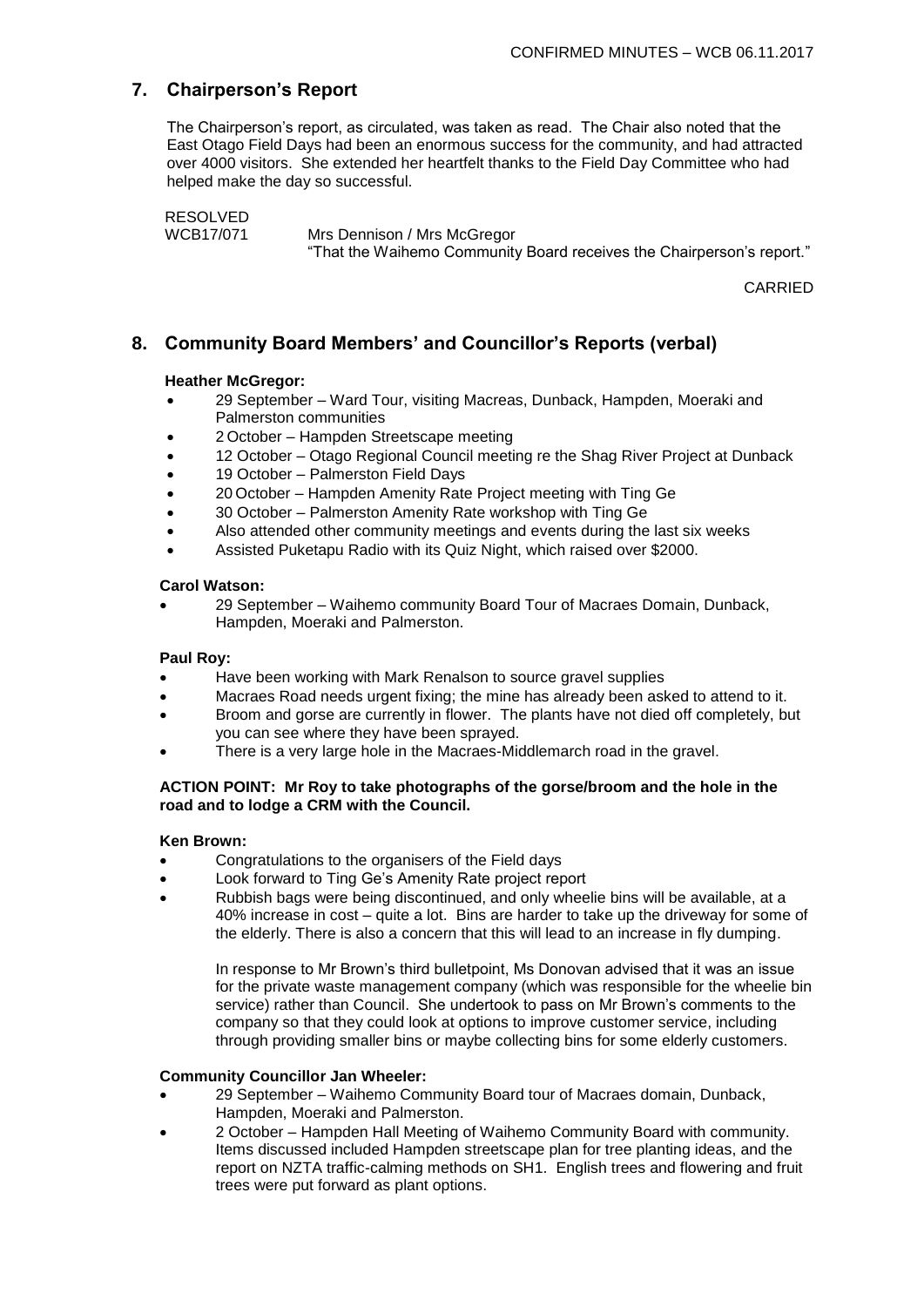- 18 October East Otago Field Days This was a great success with over 4,000 people attending and with many of the 130 business site holders rebooking for next year. Congratulations to Paul Mutch and his superb organising team. It was a fantastic event with many business and farming information sites, and food and health-related stalls. The musical entertainment, Fleur from Moeraki, and Bevan Smith from Riverstone, fashion parades, Special Guests and Celebrity MC Jim Hopkins created an extremely successful event for all.
- Mayor Gary Kircher introduced the new Chief Executive Fergus Power at the Field Days, after which they visited other sites in the district including Macraes Oceana Gold, Palmerston Centre, Moeraki Holiday Park and Herbert Poultry Farm.
- 20 October Hampden Village meeting and workshop with Ting Ge
- 30 October Palmerston Service Centre Meeting
- Wallabies moving into Otago Groups of wallabies have moved south of the Waitaki River over the last two years and there have been quite a few sightings in North Otago. Members of the public in the Waitaki district are encouraged to contact Kevin Allan, Senior Environmental Officer for the Otago Regional Council based at the Palmerston ORC office (in the Waihemo Service Centre in Tiverton Street) to report sightings. He can also be contacted by telephone (03) 474 0827 or 0800 474 082; or via email at [kevin.allan@orc.govt.nz](mailto:kevin.allan@orc.govt.nz)
- 30 October Palmerston Amenity Rate Workshop with Ting Qe
- The Moeraki Beach Steps have now been replaced and look very good.
- It is good to see the list of WDC grading and bridge repairs on Waihemo roads during September and October 2017.

# RESOLVED<br>WCB17/072

Mr Brown / Mr Roy "That the Waihemo Community Board receives the update reports from Community Board Members and the Ward Councillor."

CARRIED

## **9. Information Report – Mayor, Chief Executive, and Health and Safety Updates**

The Information Report, containing updates as set out below, had been circulated with the agenda and were taken as read:

- Mayor's and Chief Executive's Report to 25 October 2017 Council meeting
- Customer Services Group Manager Health and Safety Update to 11 October 2017 Customer Services Committee Meeting

The Chair asked for a progress report on the internship programme. Mrs Guyan advised that several applications had been received, and were now being considered individually for a match up of skills to specific projects. The projects are listed on Council's website, and will remain there until the work has been completed.

In response to a question from the Chair, Mrs Guyan advised that the structural realignment was progressing, with the proposed changes having been sent to staff and the feedback period from them having closed last Friday.

RESOLVED WCB17/073 Mrs McGregor / Mrs Watson "That the Waihemo Community Board receives the Information Report."

CARRIED

#### **Verbal Update From Rostered Councillor – Cr Garvan:**

 On 10 or 15 November, annual valuations for properties will be issued by Quotable Value. The valuations are used for rating purposes only. Google Maps can be used to get these valuations, together with some sales in the area. Residents in the Waitaki district are encouraged to look closely at their valuation, and note that the objections period closes on 22 December 2017.